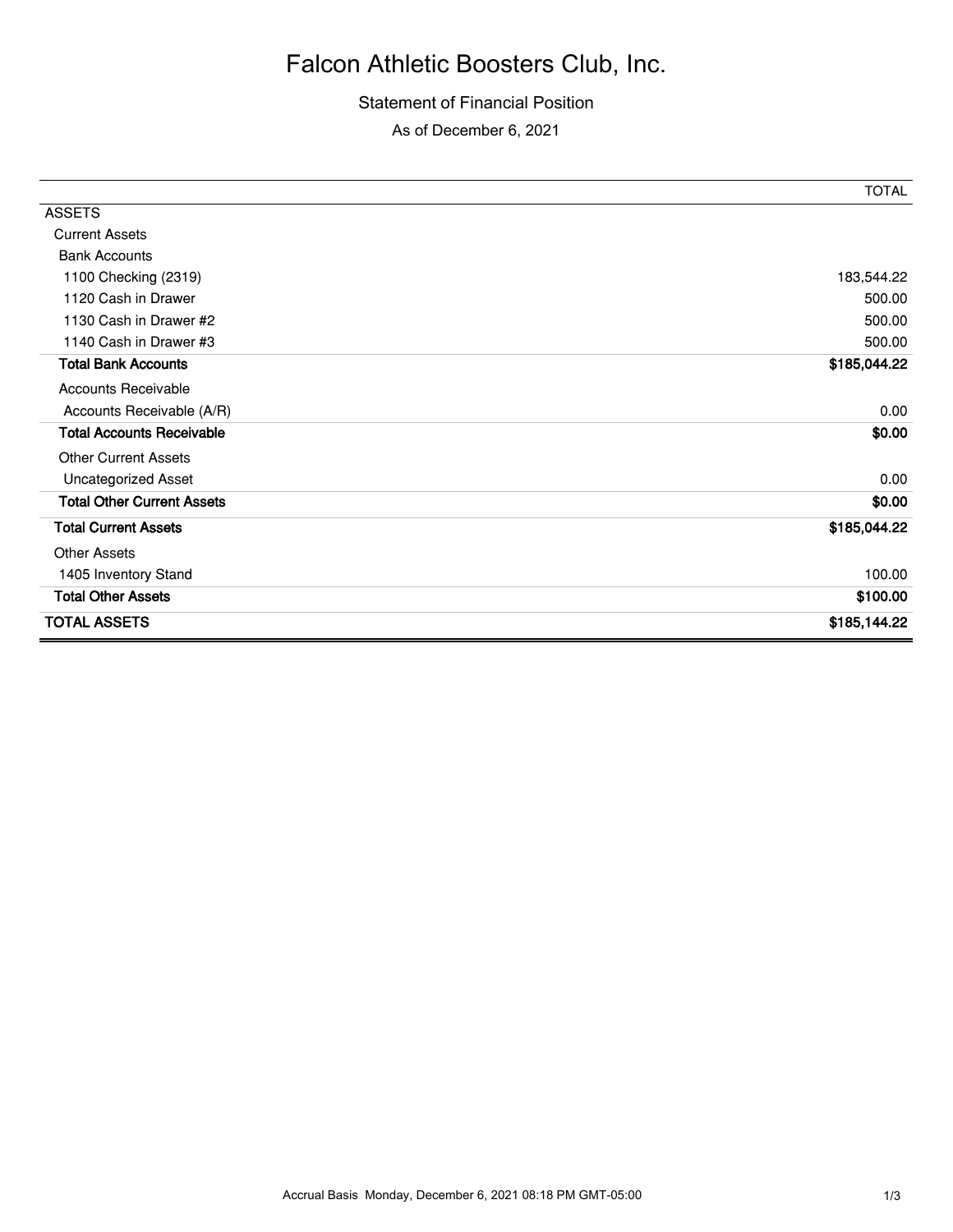## Falcon Athletic Boosters Club, Inc.

Statement of Financial Position As of December 6, 2021

|                                                   | <b>TOTAL</b> |
|---------------------------------------------------|--------------|
| <b>LIABILITIES AND EQUITY</b>                     |              |
| Liabilities                                       |              |
| <b>Current Liabilities</b>                        |              |
| <b>Credit Cards</b>                               |              |
| <b>BB&amp;T Boosters Card K FOX</b>               | 0.00         |
| Concessions Credit Card - J ROBERTS               | 0.00         |
| <b>Total Credit Cards</b>                         | \$0.00       |
| <b>Other Current Liabilities</b>                  |              |
| 2100 Funds Held for Programs                      |              |
| 2101 Baseball Team Account                        | 3,128.82     |
| 2102 Boys Basketball Team Account                 | 2,292.89     |
| 2103 Boys Lax Team Account                        | 1,238.17     |
| 2104 Boys Soccer Team Account                     | 3,383.32     |
| 2105 Cheer Team Account                           | 6,650.53     |
| 2106 Cross Country Team Account                   | 785.29       |
| 2107 Field Hockey Team Account                    | 9,264.67     |
| 2108 Football Team Account                        | 10,058.96    |
| 2109 Girls Basketball Team Account                | 1,109.44     |
| 2110 Girls Lacrosse Team                          | 2,022.35     |
| 2111 Girls Soccer Team Account                    | 3,129.29     |
| 2112 Golf Team Account                            | 204.90       |
| 2113 Softball Team Account                        | 1,712.11     |
| 2114 Swimming Team Account                        | 1,697.86     |
| 2115 Tennis Team Account                          | 1,991.08     |
| 2116 Track Team Account                           | 2,795.21     |
| 2117 Unified Bocce Team Account                   | 1,930.05     |
| 2118 Unified Bowling Team Account                 | 2,053.74     |
| 2119 Unified Tennis Team Account                  | 1,539.36     |
| 2120 Volleyball Team Account                      | 2,195.82     |
| 2121 Wrestling Team Account                       | 855.81       |
| Total 2100 Funds Held for Programs                | 60,039.67    |
| 2200 Special Project Funding Payable              |              |
| 2210 Concession Stand                             | 27,717.33    |
| <b>Total 2200 Special Project Funding Payable</b> | 27,717.33    |
| <b>Total Other Current Liabilities</b>            | \$87,757.00  |
| <b>Total Current Liabilities</b>                  | \$87,757.00  |
| <b>Total Liabilities</b>                          | \$87,757.00  |